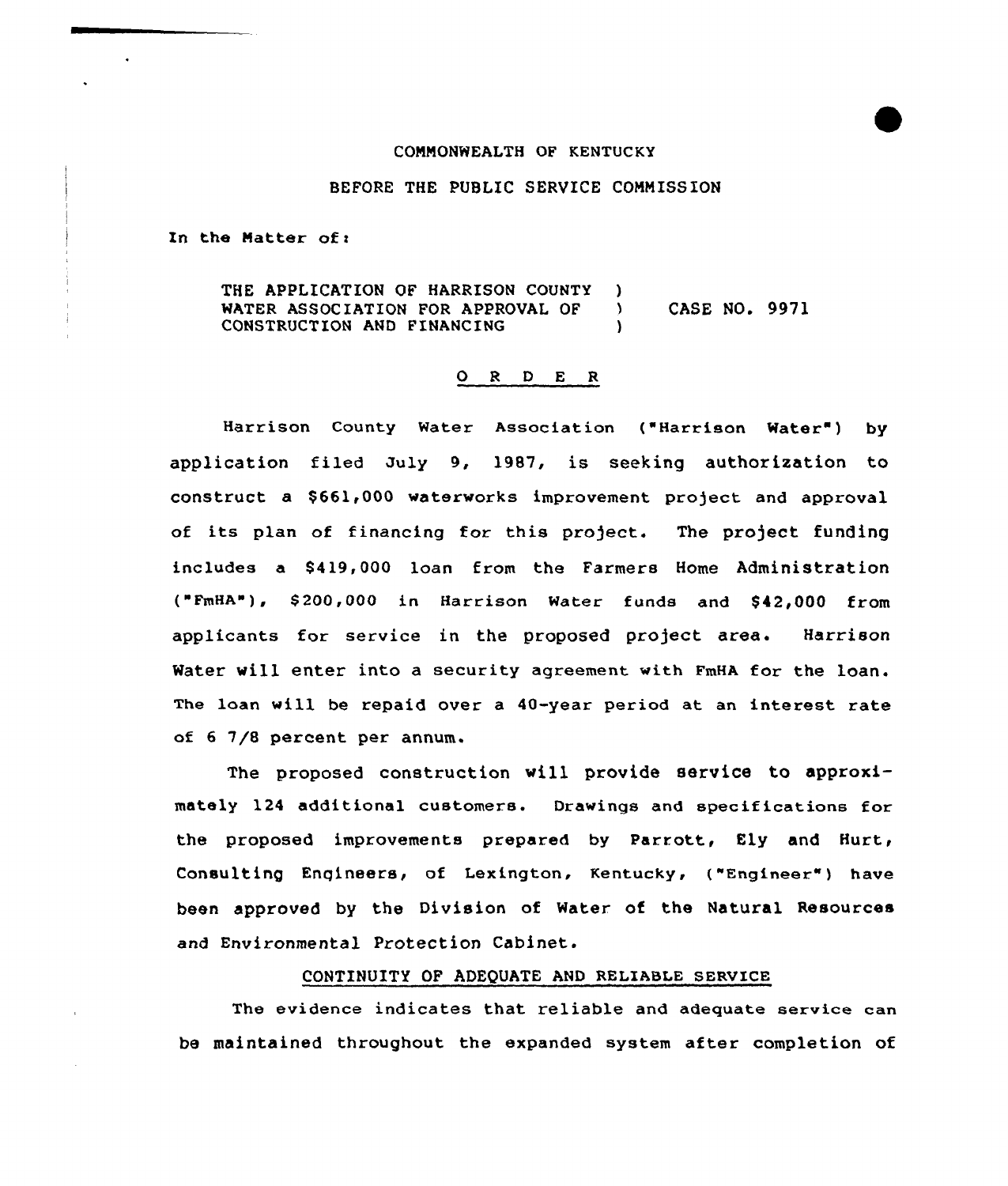the proposed construction. However, there are several areas which could have pressure above 150 psig in violation of 807 KAR 5:066, Section 6(l).

The Commission reminds Harrison Water of its obligation to provide adequate and reliable service to all of its customers. Harrison Water should monitor the adequacy of the expanded water distribution system after construction. If this monitoring indicates that the level of service is inadequate or declining, or the pressure to any customer is outside the requirements of 807 KAR 5:066, Section 6(l), Harrison Water must take necessary actions to maintain the level of service in conformance with the regulations of the Commission.

#### FIRE HYDRANT INSTALLATION

Harrison Water is proposing to install four and relocate three conventional fire hydrants as part of this construction project. This fire hydrant installation is not in compliance with Standard 24 of the National Fire Protection Association as adopted by 815 KAR 10:020 and the "Recommended Standards For Water Works" by the Great Lakes-Upper Mississippi River Board of State Sanitary Engineers as adopted by 401 KAR 6:200.

Harrison Water was requested by the Commission to document that the proposed new and relocated conventional fire hydrants were capable of providing fire protection. The Engineer responded that the hydrants, would he utilized as hlowoff devices. The hydrants proposed are two-nozzle fire hydrants as opposed to the standard three-nozzle fire hydrant. Merely deleting the pumper

 $-2-$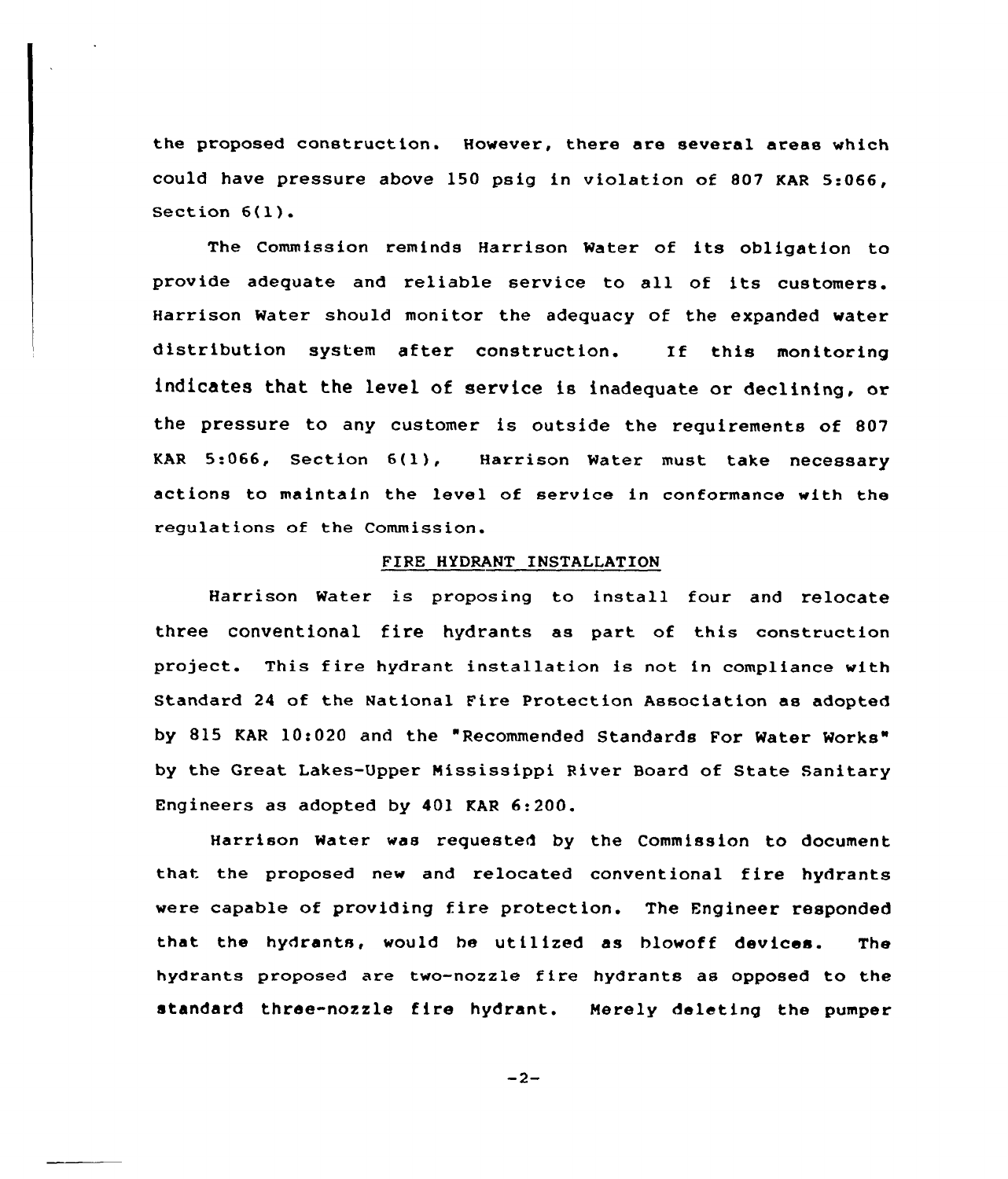nozzle and calling the proposed fire hydrants blowoff hydrants does not adequately address the issue of fire protection availability.

The Commission in good conscience cannot approve the installation of a conventional fire hydrant that cannot provide fire protection in compliance with both state regulations and accepted engineering criteria. There are other pieces of water system equipment which can be used for the intended operation and maintenance procedures instead of fire hydrants. The installation of conventional fire hydrants may mislead the customers of Harrison Water into believing that the water distribution system is capable of providing adequate and reliable volumes of water for fir'e protection purposes. Under these circumstances the proposed new and relocated conventional fire hydrants should not be installed.

# FENDENGS AND ORDERS

The Commission, after consideration of the evidence of record, and being advised, is of the opinion and finds thatt,

l. With the appropriate monitoring of service system-wide, and the deletion of the proposed new and relocated conventional fire hydrants, public convenience and necessity require that the construction proposed in the application be performed and that a certificate of public convenience and necessity be granted.

2. The proposed construction consists of approximately 18.7 miles of  $6-$  and  $4-$ inch diameter pipeline<mark>s, and relate</mark> appurtenances. The low bids totaled \$452,459 which will require about \$661,000 after allowances are made for fees, contingencies,

$$
-3-
$$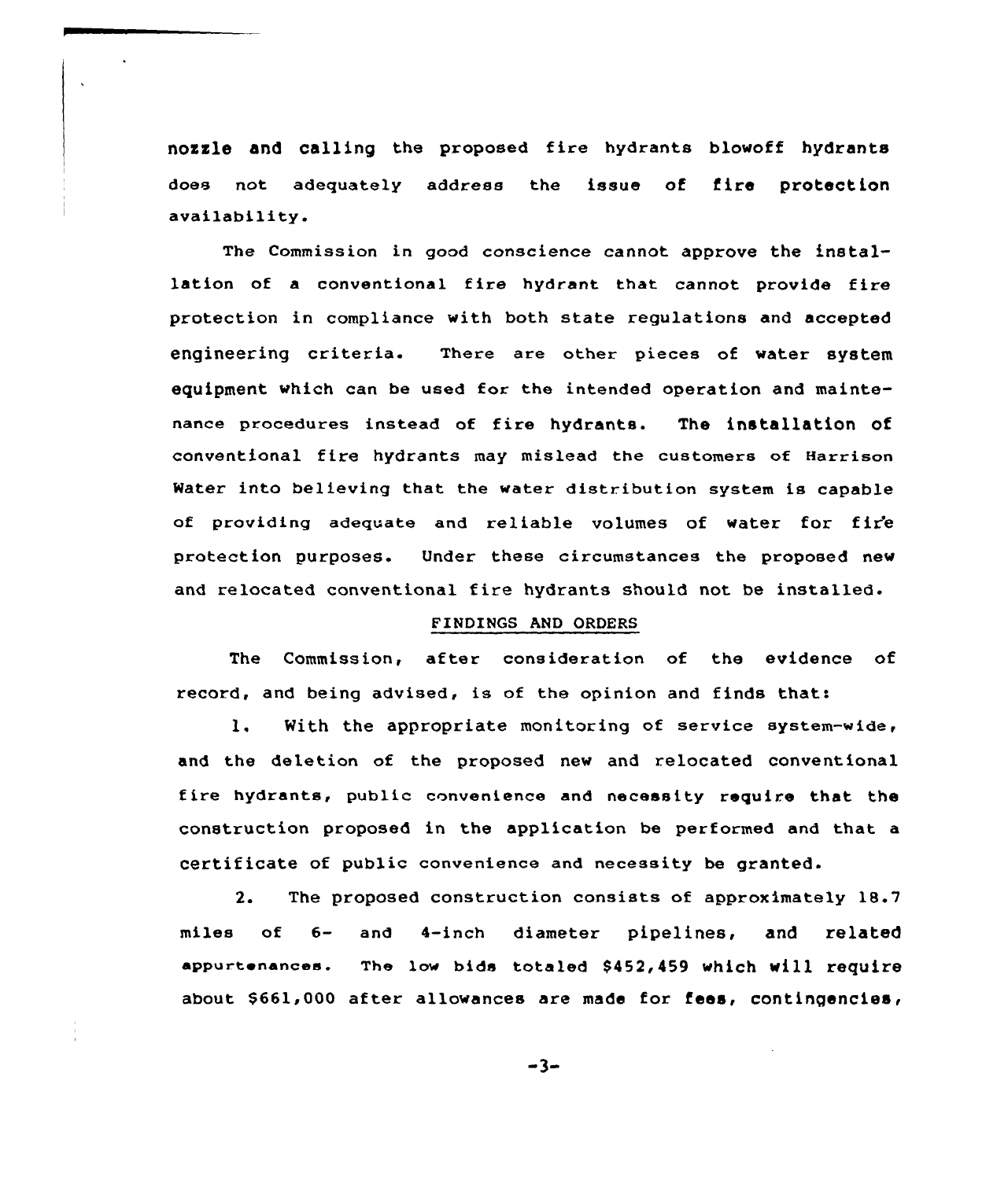other indirect costs and additional construction being considered as a result of receiving bids under the final estimate.

3. Harrison Water should monitor the adequacy of the expanded water distribution system after construction. If the level of service is inadequate or declining, or the pressure to any customer is outside the requirements of 807 KAR 5:066, Section  $6(1)$ , Harrison Water should take immediate action to maintain the level of service in conformance with the regulations of the Commission.

4. hny deviations from the construction herein approved which could adversely affect service to any customer should be done only with the prior approval of the Commission.

5. Harrison Water should obtain approval from the Commission prior to performing any additional construction not expressly certificated by this Order.

6. Harrison Water should furnish duly verified documentation of the total cost of this project including the cost of construction and all other capitalized costs (engineering, legal, administrative, etc.) within <sup>60</sup> days of the date that construction is substantially completed. Said construction costs should be classified into appropriate plant accounts in accordance with the Uniform System of Accounts for Water Utilities prescribed by the Commission.

7. Harrison Water's contract with its Engineer should require the provision of full-time resident inspection under the general supervision of a professional engineer with a Kentucky registration in civil or mechanical engineering, to ensure that

 $-4-$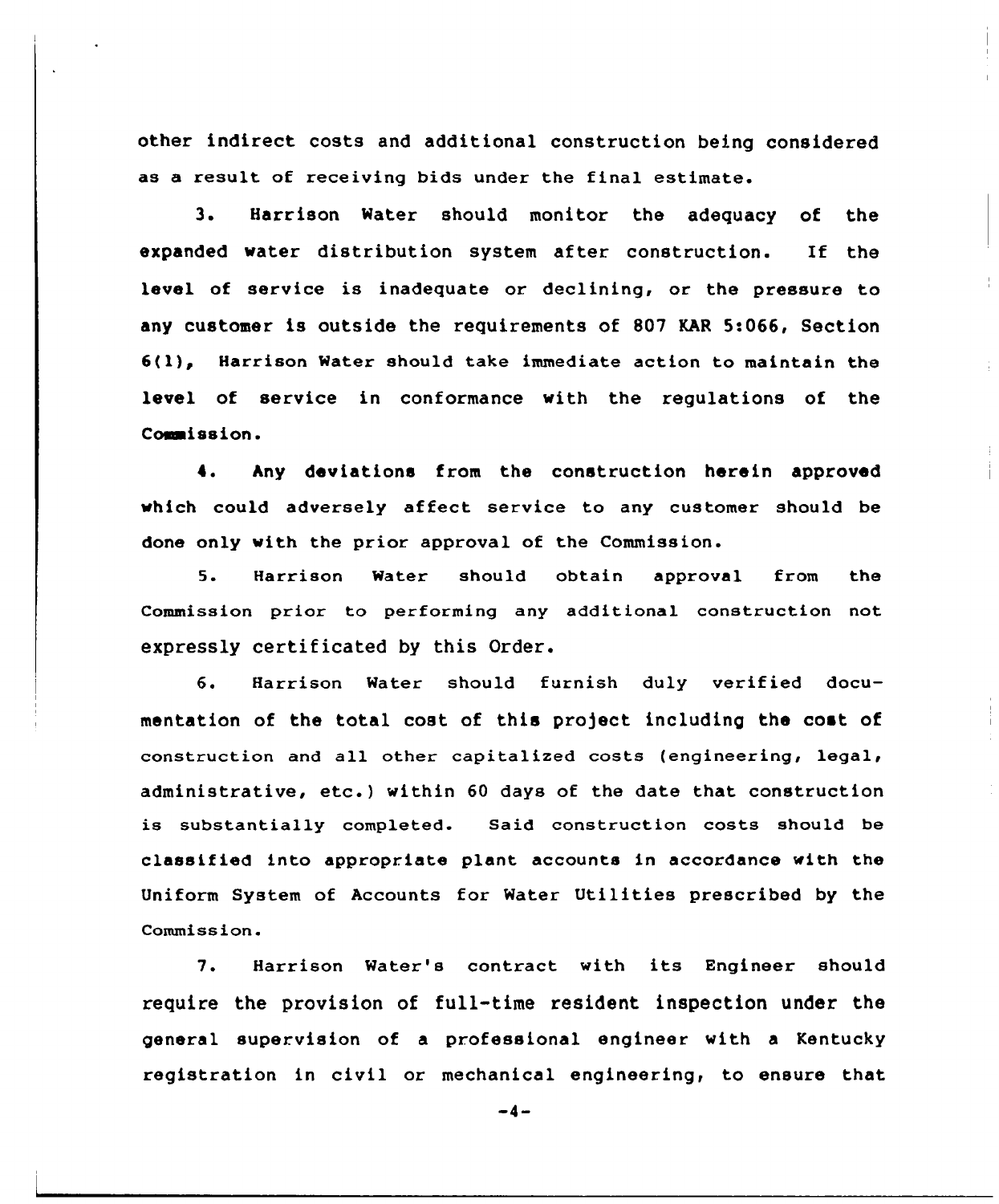the construction work is done in accordance with the contract drawings and specifications and in conformance with the best practices of the construction trades involved in the project.

8. Harrison Water should require the Engineer to furnish <sup>a</sup> copy of the "as-built" drawings and a signed statement that the construction has been satisfactorily completed in accordance with the contract plans and specifications within 60 days of the date of substantial completion of this construction.

9. The financing plan proposed by Harrison water is for the lawful objects within the corporate purpose of its utility operations, is necessary and appropriate for and consistent with the proper performance of its service to the public and will not impair its ability to perform that service and should, therefore, be approved.

1Q. The financing secured by Harrison Water for this projact will be needed to pay for the work herein approved. Harrison Water's financing plan should, therefore, be approved.

ll. If under FmHA loan conditions Harrison water is notified and granted an option to accept a lower interest rate on the date of closing, Harrison Water should file the following with the Commission within 30 days of the date of closing: (1) the FmHA notification of the lower interest rate and all correspondence from and to FmHA concerning this notification; (2} a statement of the interest rate accepted from FmHA; (3) amended pages to its bond resolution and an amended amortization schedule based on the different interest rate if <sup>a</sup> different rate is acceptedr and, (4) full documentation of why the lower rate was not accepted showing

 $-5-$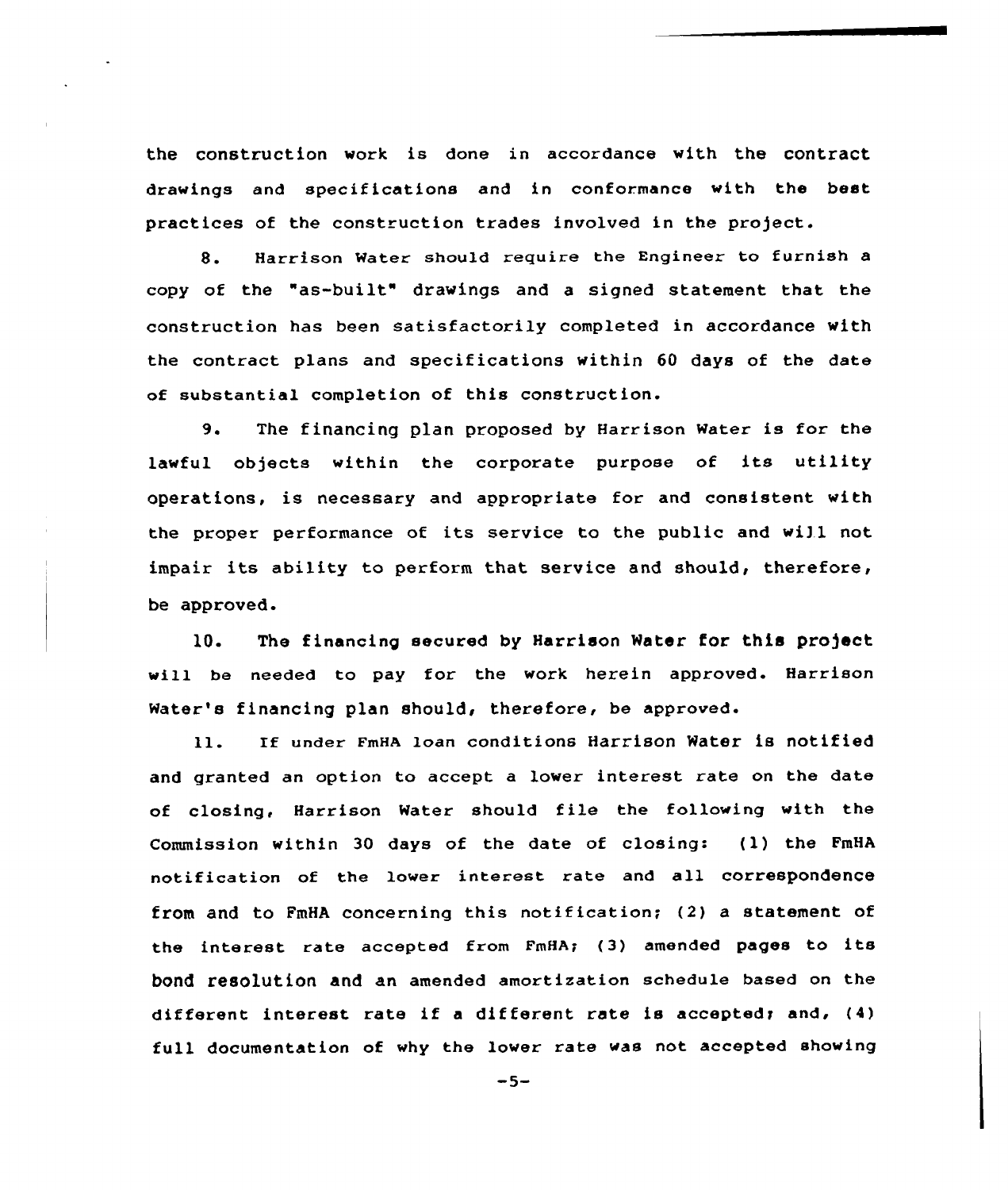an analysis of the higher costs associated with the loan over the loan's repayment period in the event the option to accept the lower rate is not taken by Harrison Water.

IT IS THEREFORE ORDERED thati

l. Harrison Water be and it hereby is granted <sup>a</sup> certificate of public convenience and necessity to proceed with the proposed construction project as set forth in the drawings and specifications of record herein on the condition that service levels be monitored, corrective action taken in accordance with Pinding Number 1 and Finding Number 3 of this Order, and that the proposed new and relocated conventional fire hydrant be deleted.

Harrison Water's financing plan consisting of an FmHA  $2.$ loan of \$419,000, \$200,000 in Harrison Water funds and \$42,000 in contributions from applicants for service be and it hereby is approved.

3. Harrison Water shall comply with all matters set out in Findings <sup>3</sup> through <sup>8</sup> and Finding ll as if the same were individually so ordered.

Nothing contained herein shall be deemed a warranty of the Commonwealth of Kentucky< or any agency thereof, of the financing herein authorized.

 $-6-$